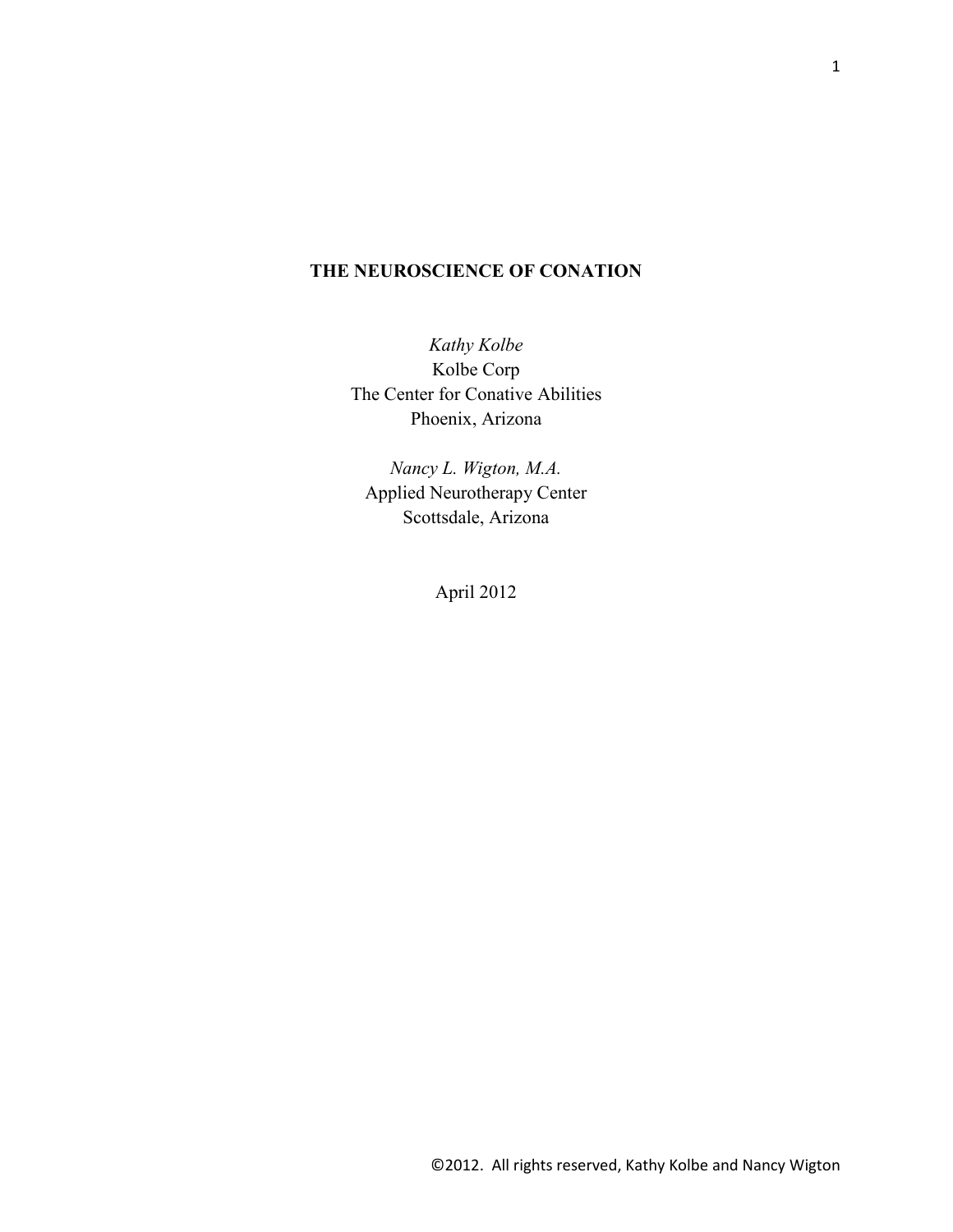#### **Abstract**

Kolbe and Wigton used a protocol developed for an earlier study by ASU that identified neuropathway patterns related to conative energy in the brain in a resting state (Kolbe & Balthazard, 2010), to identify the location in the brain from which conative energy appears to originate. While testing their hypothesis that tracking brain activity during dysfunctional tasks would validate the existence of conative stress, Kolbe and Wigton identified the area where conation appears to generate the most electrical activity in the brain. The protocol kept subjects focused on conative activities and the electrical activity was monitored using quantitative electroencephalography (qEEG). The low resolution electromagnetic tomography (LORETA) analysis showed highly focused and consistent patterns in the brain activity of subjects while striving toward goals through their natural conative methods of problem solving compared to a resting state.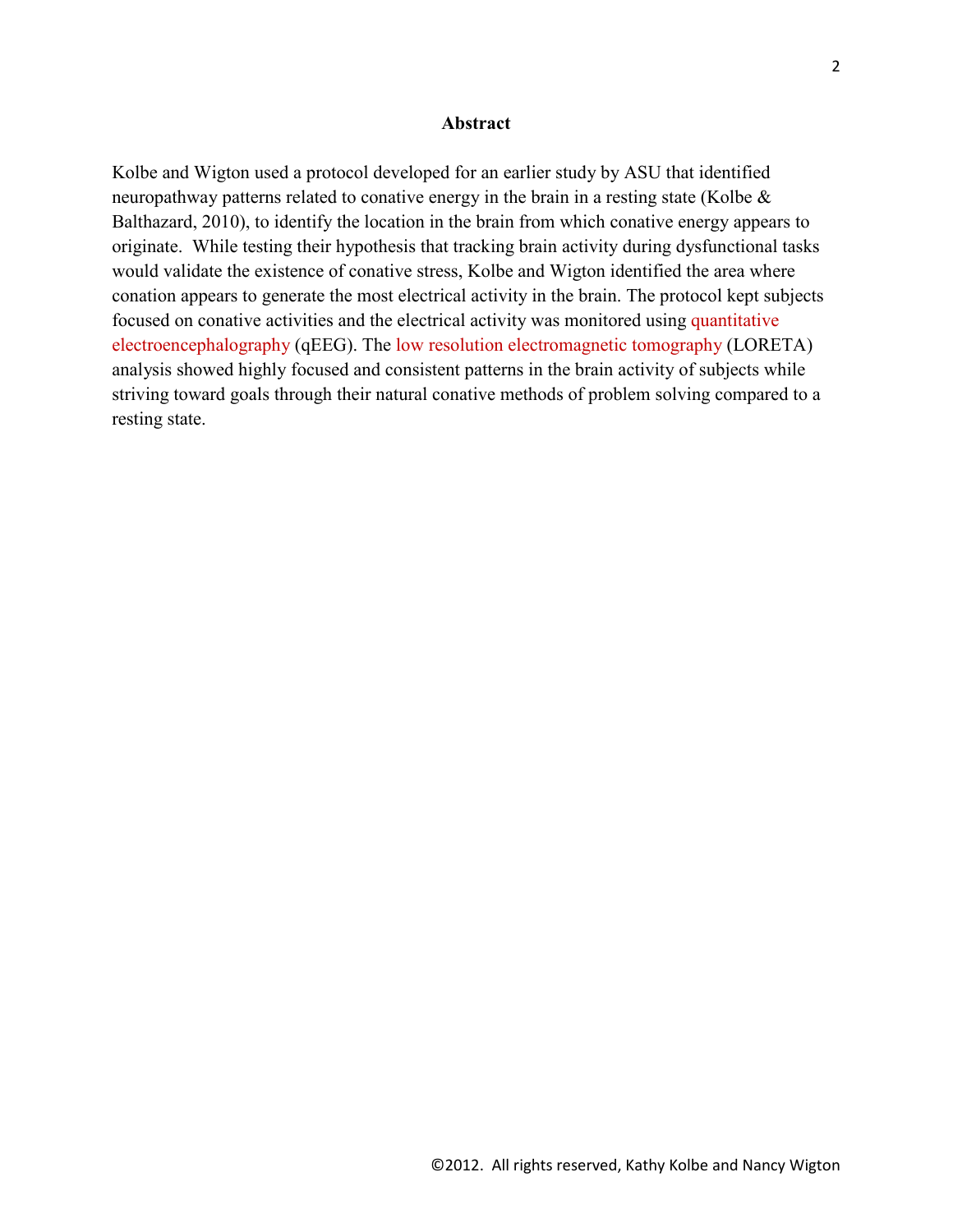# **Executive Summary**

Conation has long been thought to be the third domain of the mind, working in conjunction with cognition and affect (emotion) to form the tripartite of mental processing (Hilgard, 1980). Centuries ago, philosophers identified conation as the driving force for all human action, reaction and interaction, and more recently have considered it an innate precognitive mental process in the brain (Kolbe, 1997).

Kolbe (1997) has postulated that conative energy in the brain is stimulated by emotions that cause human beings to take volitional or self-directed action. The result, Kolbe believed, would be seen as free flowing mental energy in the brain induced by purposeful striving. She further postulated that when the brain was not free to follow its innate conative activations, widespread efforts would result in dysfunctional efforts and lack of goal attainment. As has been the case with the majority of brain research, most research previously dealing with possible conative actions were based on dysfunctional activities (Reitan & Wolfson, 2005). Kolbe's three decades of behavioral research has focused primarily on the use of conative strengths to improve functionality.

Wigton, a neuroscientist specializing in quantitative electroencephalography (qEEG) and neurotherapy, evaluated Kolbe's previous brain study (Kolbe & Balthazard, 2010) and believed that recent advances in neuroscience-based approaches to brain functionality would facilitate further scientific assessment of Kolbe's theories. Kolbe and Wigton decided to study the brain activity of people while in states where they were free to strive toward goals in their own ways, and when they were required to strive (or opt out of striving) in ways that would require efforts that did not fit their presumed natural ways of problem solving. These two different conditions were compared to a resting state condition.

Although Kolbe's protocol, used in the earlier study by ASU, led to the discovery of neuropathway patterns related to conative energy in the brain in a resting state (Kolbe & Balthazard, 2010) that study did not identify the location in the brain from which conative energy originates. While testing their hypothesis that tracking brain activity during dysfunctional tasks would validate the existence of conative stress, Kolbe and Wigton were also able to identify what they believe to be an area where conation generates a significant amount of electrical activity in the brain. Kolbe's protocol kept subjects focused on conative activities and the electrical activity that was generated in the brain was later analyzed by Wigton.

When the brain activity of subjects while striving toward goals through their natural conative methods of problem solving was compared to the resting state, the area of origination of that energy became evident and was highly focused. When the protocol required the subjects to work against their conative grain, their stress or dysfunctionality was also traceable. While it originated in the same location in the brain, the energy spread out from that location, using a great deal more energy. That added energy led to self-reported and observable stress on the part of the participants. The stress was predicted by previously validated conative testing (Kolbe, Young, & Gerdes, 2008).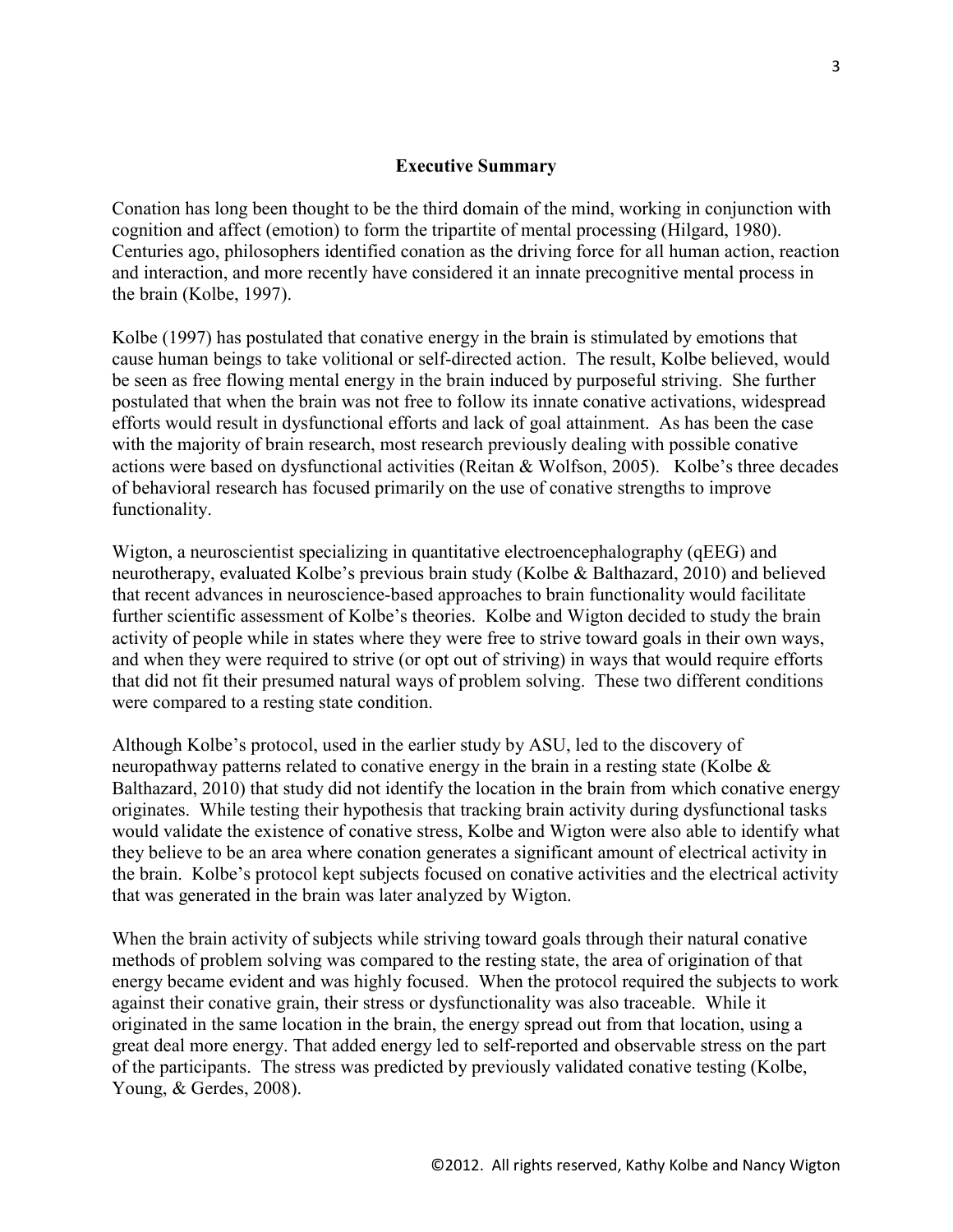Review of the data in this study shows that conative activity, similar to cognitive and affective activity, likely originates in at least one specific area in the brain. This region is generally in the area of the occipital lobe and is not near to or directly connected to the area previously believed to be the originating site of conative energy.

Further investigation is necessary to confirm these findings as well as the assumption that the degree to which the originating areas continue to house conative or purposeful activity relates to the degree of function verses any dysfunction of conative actions. If this assumption proves to be true, further investigation of this area of the brain might be conducted among persons with ADHD, autism, and burn-out or breakdowns in work-related situations to determine whether such neural dysfunctions are partially or fully associated with conative causes. Such research might explore whether training that tries to force changes to natural brain activity lead to dysfunction instead of the desired improvements in functioning. The researchers believe that this study opens the possibility for neurological corroboration of the existence of the conative faculty of the mind which might lead to further research to improve various quality of life issues.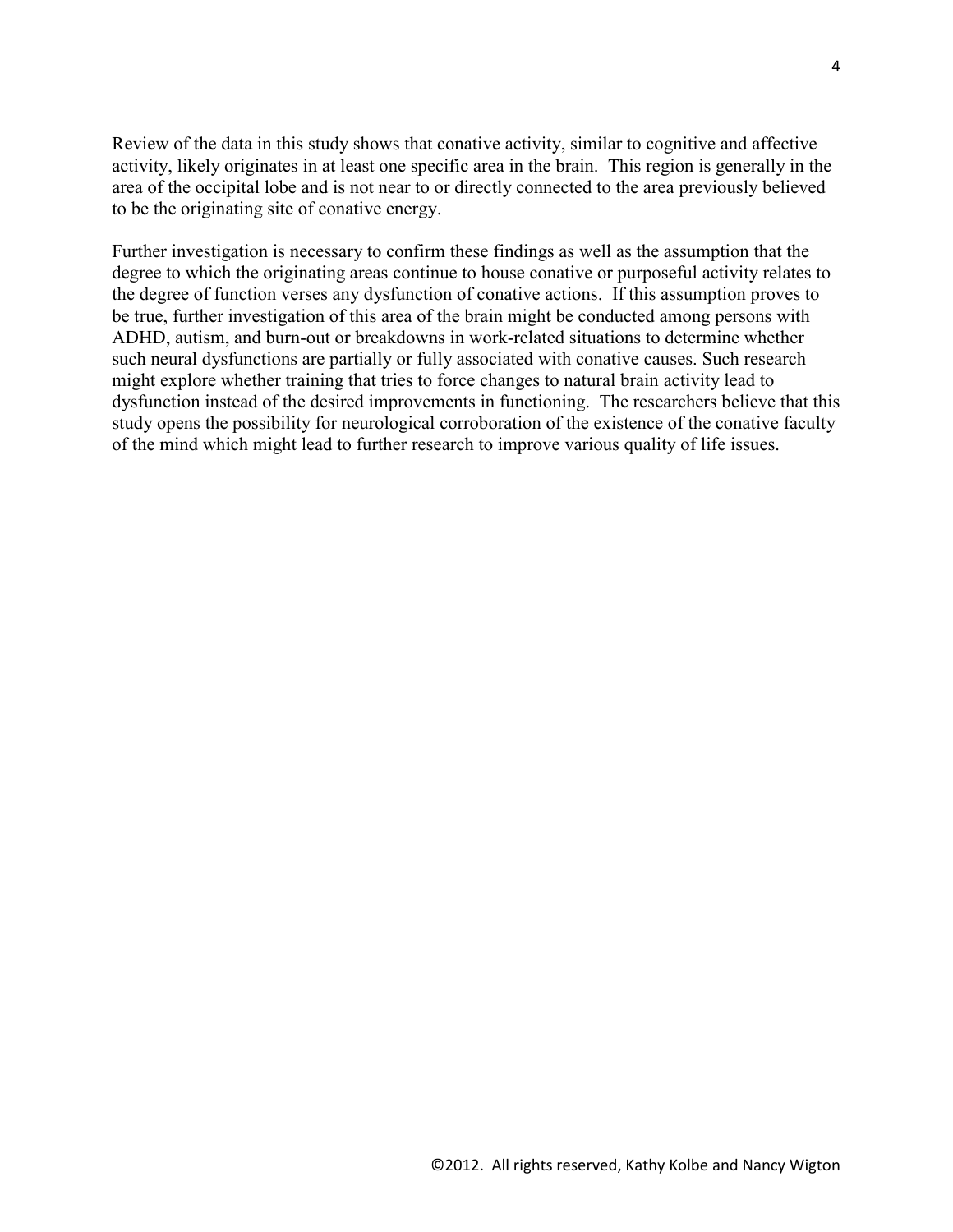#### **Conative Theory**

Ancient philosophers were the first to comment on the existence of a three-part mind with separate faculties for thinking, feeling, and doing. Different from cognition and affect, conation is a universal drive that converts deeply imbedded human instincts into the actions that comprise an individual's *modus operandi* (MO), or the way one works, accomplishes tasks, and engages in creative problem solving (Kolbe, 1997)*.* Kolbe's work spans more than 30 years and case studies from education, health, business and government environments have tracked the ways in which conation or volition influences human actions, reactions and interactions. Based upon close to one million data points, Kolbe's work has demonstrated that conative strengths do not change, are equally distributed by gender, age and race, and that working contrary to them causes a type of stress that differs from affective or cognitive stress.

Validated by over three decades of behavioral and assessment research (Kolbe Corp, 2002; Kolbe & Gerdes, 2007; Kolbe, Young, & Gerdes, 2008; Lingard, Timmerman & Berry, 2005) the Kolbe A™ Index has proven to be both predictive of human performance and prescriptive in the maximizing of conative strengths. This instrument can identify and quantify an individual's MO based on a unique algorithm tied to a distinct set of innate Action Modes®. In the Kolbe system there are four Action Modes that make up a person's MO and identify how one instinctively takes action. The Fact Finder (FF) Action Mode is how one gathers and shares information, the Follow Through (FT) Action Mode is how one designs and arranges, the Quick Start (QS) Action Mode is how one deals with risk and uncertainty, and the Implementor (IM) Action Mode is how one handles space and tangible objects. The Kolbe A Index is an assessment that identifies which particular mode a person is most likely to engage first, and which mode they are likely to engage least, when problem solving. The Action Mode that a person is likely to engage first is considered their Initiate mode; and the mode that a person is likely to engage in least is considered their Resist or Prevent mode. For an in depth discussion of the Action Modes the reader is directed to the works of Kolbe (1997; 2003; 2004).

In this study participants solved problems in ways that allowed them to work both in accordance with, as well as contrary to, their natural innate conative make up. The authors hypothesized that participants would experience conative stress when forced to work against their natural grain and that this stress would have a uniquely detectable electroencephalographic (EEG; aka brainwave) difference from a resting state condition. Additionally, when the EEG data collected while subjects were working in their natural conative Action Mode was also analyzed, a distinctive region of interest in the brain was identified as showing a maximum increased electrical activity in that area. This is the first study to identify a specific pattern of brain activity associated with defined conative actions.

# **Participants**

All participants had taken the Kolbe A Index and knew their results prior to participating in the research. A total of 33 individuals were included from an overall pool of 41 participants; the data files excluded were either for technical reasons related to poor EEG quality or to ensure an even distribution of Action Modes. Most of the participants were recruited from the community of the greater metropolitan area of Phoenix, Arizona; however some subjects had traveled from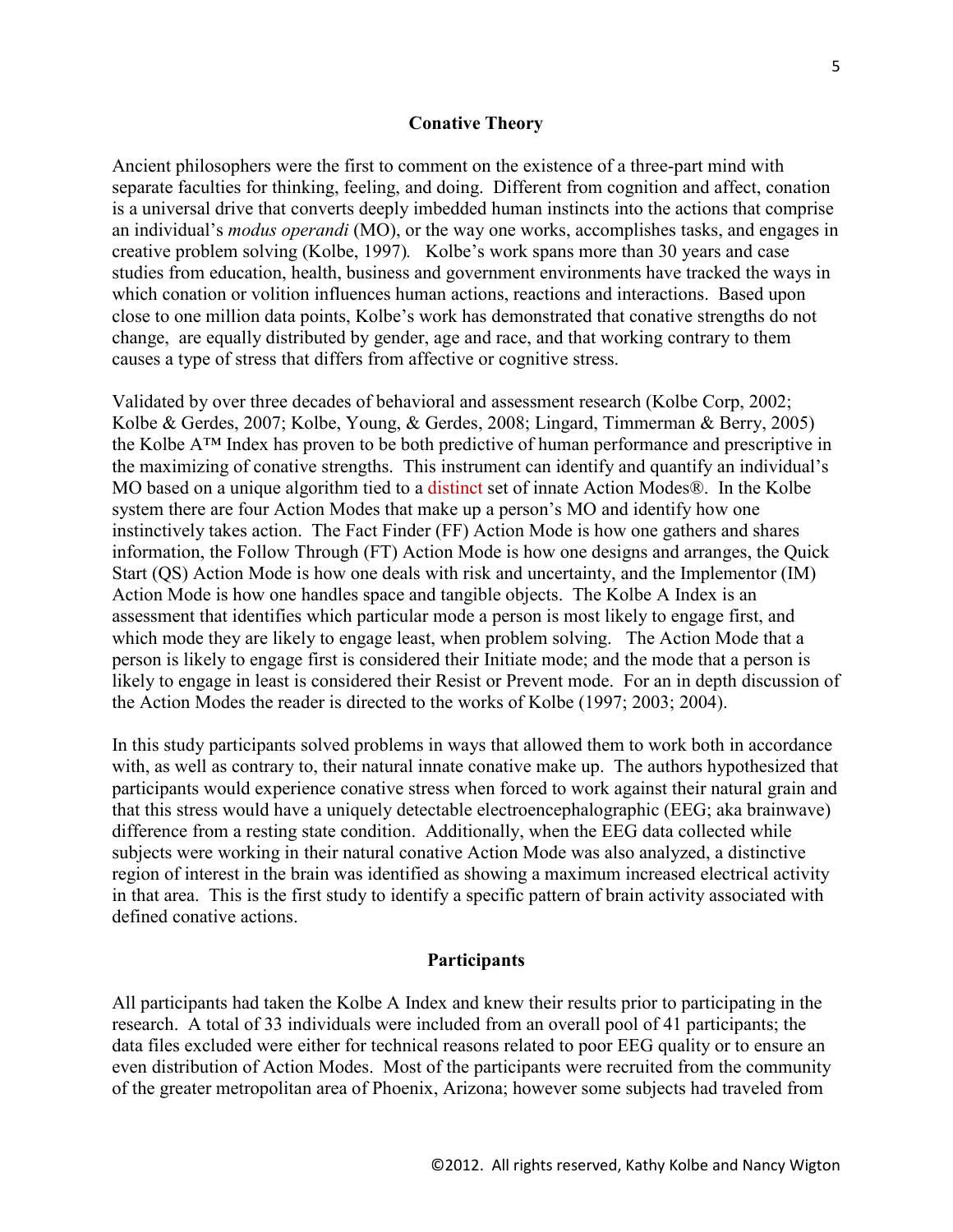other areas of the country. Ages ranged from 18 to 70, with a mean age of 46; there were 15 male and 18 female participants. Among those with a Kolbe Initiate distribution there were 9 FF, 7 FT, 7 QS, 7 IM; among the Prevent distributions there were 7 FF, 6 FT, 9 QS, 8 IM. All participants read, agreed to, and signed an informed consent prior to administration of the protocol.

# **Protocol and Materials**

There were three essential parts to the protocol that was administered to all participants in the same order; baseline recordings in a resting state, tasks in accordance with conative strengths, and tasks contrary to conative strengths. The task portion of the protocol was modeled after a team-building exercise developed by Kolbe called "Glop Shop." This exercise has been used with highly functional individuals in workplace, academic, and training environments over a period of twenty years, for the purpose of demonstrating the predictive validity of the conative test results in real-time situations (Kolbe, 2004). Central to this exercise is the use of a bag of unrelated objects of the type that would be found in a kitchen or catch-all drawer (i.e. the Glop).

During the task portion of the protocol the subjects were first presented with the Glop and as a way to assist them in getting accustomed to the materials they were asked to select a favorite item. Next the participants were requested to perform two tasks that were consistent with their conative Initiate mode and would induce functional conative actions (FCA). After resting from this activity they were asked to rate their level of stress and level of satisfaction with their performance, both on a scale of 1 to 5, with 5 being highest. The participants were then requested to perform two tasks which were in opposition to their Prevent mode and would induce dysfunctional conative actions (DCA). After resting from this activity they were again asked to rate their level of stress and level of satisfaction with their performance, both on a scale of 1 to 5, with 5 being highest.

#### **EEG Collection and Analysis**

All aspects of the EEG acquisition and analysis were conducted by the same investigator who is experienced in acquisition and editing clinical EEG for quantitative EEG processing. Baseline EEG was collected in the waking-relaxed state for three minutes each for the eyes-closed and eyes-open conditions during which the subjects were sitting in an upright relaxed position and given instructions to remain still, inhibit eye movements, blinks, and muscle activity from forehead, neck and jaws. EEG data was then recorded during the active part of the protocol which consisted of alternating periods of tasks and rest periods. All EEG data was recorded with the same equipment (Discovery-24E; Brainmaster Technologies, Bedford, OH) with an input impedance of 1000GOhms, a sampling rate of 256 Hz, and an A/D conversion of 24 bits resolution for 19 channels. Electrodes were placed using an electrode cap (Electro-Cap Inc; Eaton, OH) with appropriate conductive gel, in a placement pattern according to the international 10-20 system referenced to linked ears. Electrode impedances were balanced and under 10kV for all electrodes. Data was recorded in a digital format with a low-pass filter of 50 Hz and a high-pass filter of 0.5 Hz. All recorded EEG data was carefully screened for technical and biological artifacts; elimination of artifacts was conducted by means of visually selecting the most artifact-free data as possible into non-overlapping epochs for submission to a fast Fourier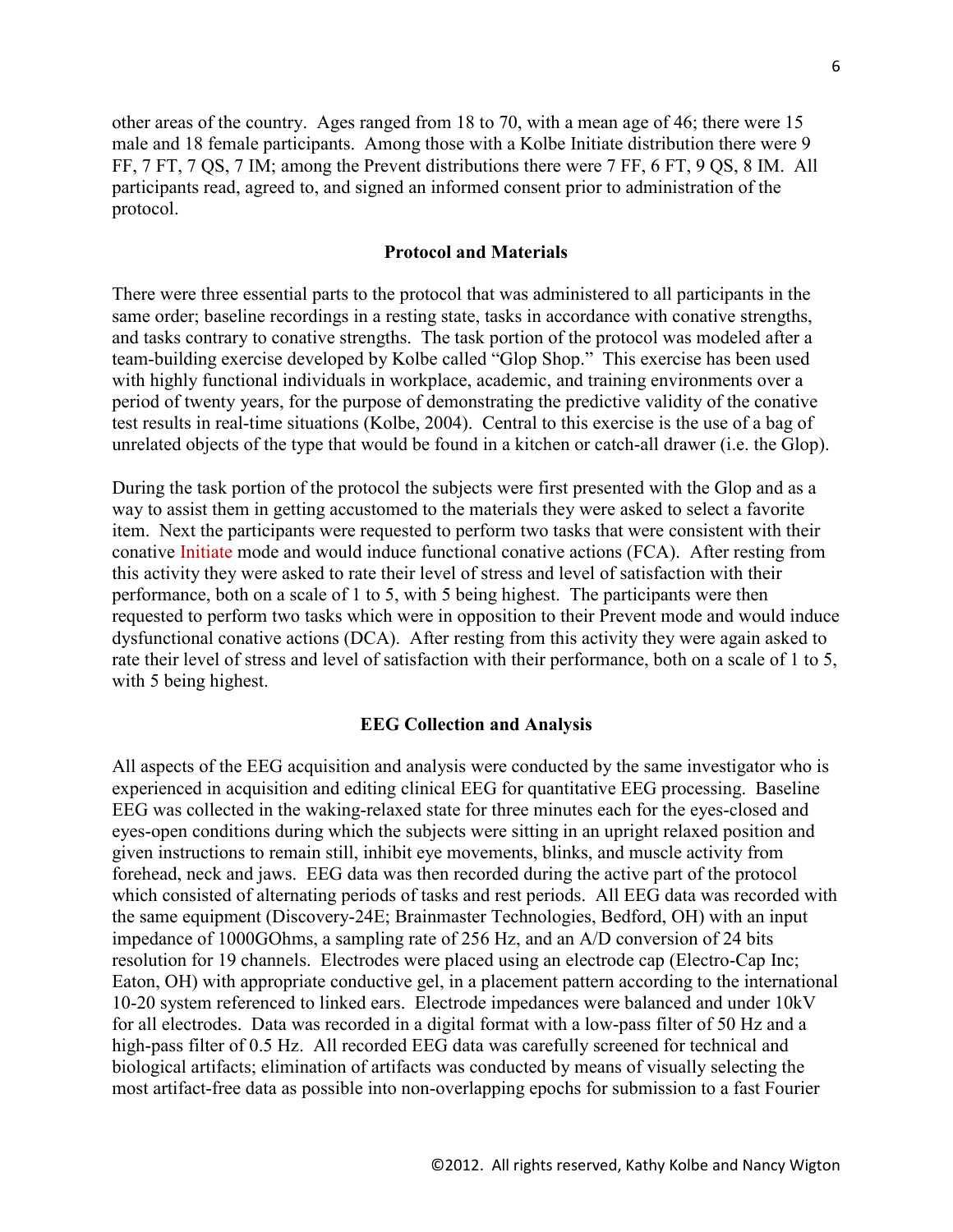transformation (FFT) procedure. After the editing process the FCA and DCA condition EEG streams had an average of 16 and 22 2s epochs respectively; the baseline condition streams had an average 30 2s epochs. All steps of sampling and data analysis were the same for all subjects. The analysis of the EEG files was made by means of NeuroGuide software (Version 2.6.7 Applied Neuroscience Inc.; St. Petersburg, FL). The absolute power for surface potentials was digitally filtered and analyzed for eight frequency bands: delta (1-4 Hz), theta (4-8 Hz), alpha (8-12 Hz), beta1 (12-15 Hz), beta2 (15-18 Hz), beta3 (18-25 Hz), high beta (25-30 Hz), and gamma (30-40 Hz). Statistical analysis was performed in the form of paired t-tests between each task condition and the eyes open baseline condition. Then data was also analyzed by way of the Neuroguide LORETA software.

# **Low Resolution Electromagnetic Tomography (LORETA) Analysis**

The method used for displaying the study results is low resolution electromagnetic tomography (LORETA) which is a relatively new way of analyzing EEG data. LORETA is a software package that creates a 3-dimensional representation of where electrical activity is occurring in the brain based on EEG recorded at the scalp which indicates the neuronal generators of that activity (Cannon, 2012; Sherlin, 2009). This 3D imagery is plotted onto a three-shell spherical head model co-registered on a standardized MRI atlas (Talairach & Tournoux, 1988) which allows for a 3-coordinate location identifier with an X, Y,  $\&$  Z coordinate value to indicate where the absolute maximum activity is located. Results are frequently reported in terms of a region of interest (ROI) where the generalized maximal energy is found among a grid of 2,394 different voxels in the model area; with each voxel being a 7 millimeter sized cube space (Pascual-Marqui et al., 1994). These voxels can be conceptualized as individual units of energy. Statistical analysis can be applied on a voxel by voxel basis among individuals or between groups of individuals. The LORETA electrical activity values were calculated within the Neuroguide software and then paired t-tests were conducted between the experimental and baseline conditions by means of voxel by voxel comparisons. The results of the t-test comparisons were then transformed into 3-D images using the Neuroguide joined LORETA-Key viewer software (Key Institute for Brain-Mind Research; Zurich, Switzerland). LORETA data was analyzed by single Hz bands, in the eight frequency bands defined above, and in a total 1-40 Hz band.

# **Results**

#### **Self-Reports of Stress and Satisfaction**

After the participants completed the FCA and DCA tasks they were asked to rate their level of stress and satisfaction on a scale of 1 to 5, with 5 being the highest. For the FCA condition participants' responses averaged 1.6 for stress and 4.3 for satisfaction and are significant at p < 0.0001. For the DCA condition the participants' responses averaged 4.1 for stress and 1.9 for satisfaction and are significant at  $p < 0.0001$ . Figure 1 provides a graphical representation of these results. For the DCA condition, when the participants were working against their conative grain, they reported much higher stress and lower satisfaction as compared to the FCA condition 97% of the time. We believe these results support our premise that the subjects were in a functional and productive state while engaging in the FCA tasks and were in a dysfunctional state and experienced significant stress while working on the DCA tasks.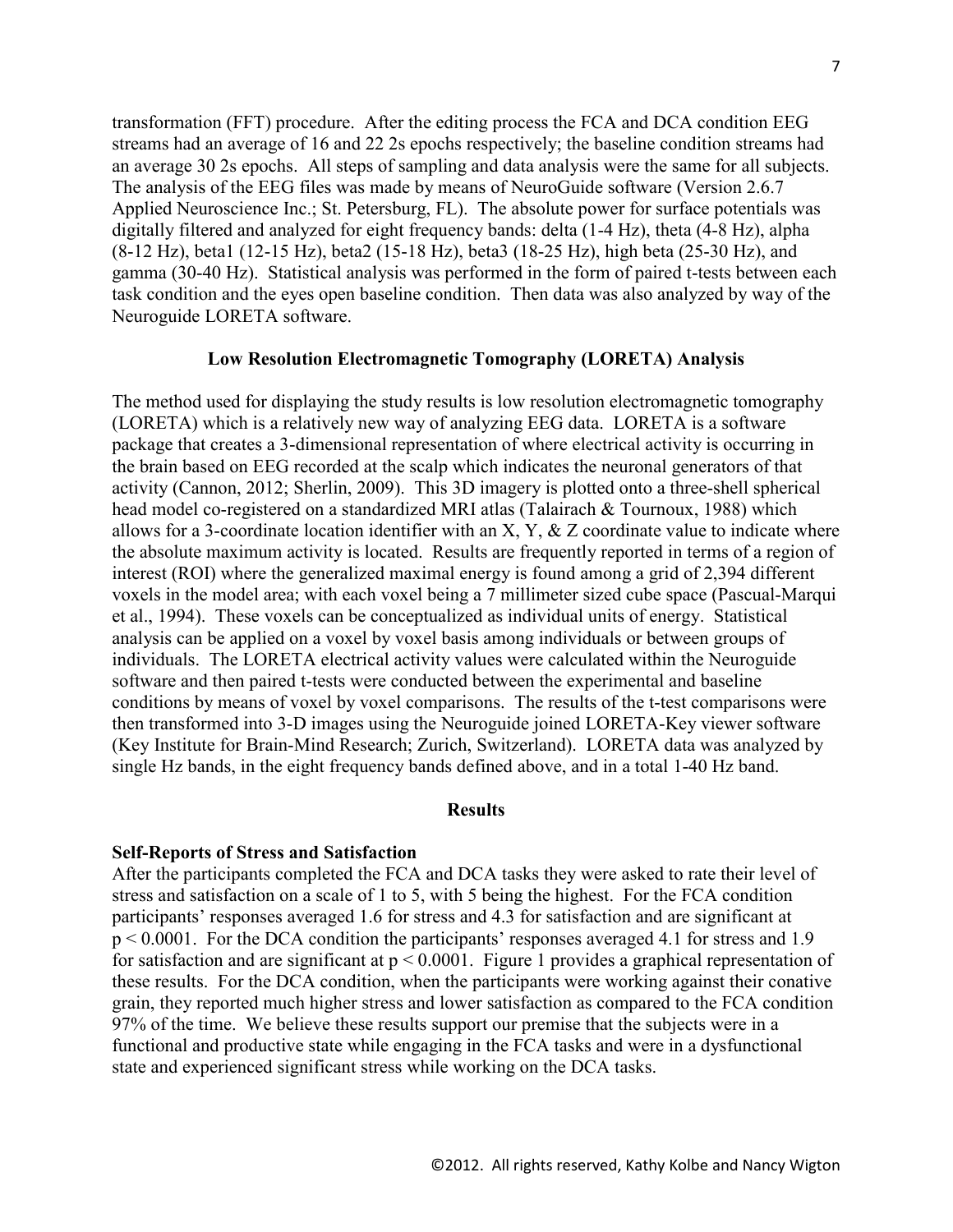

# **Brain Activity Results**

For the FCA condition we calculated the difference in brain activity between when the participants engaged in conative strength activities and the resting state. For the condition of DCA we calculated the difference between when the subjects were engaged in activity working against their conative strength and the resting state. The findings of maximal activity were consistent for all but the delta frequency bands, for the single Hz frequencies of 3 Hz through 40 Hz, and in the 1-40 Hz band; therefore for illustrative purposes results are reported in terms of the total power band of 1-40 Hz.

LORETA provides calculation results in terms of a t-statistic for each voxel comparison to form a statistical map of 2,394 individual voxels (Cannon, 2012). The level of statistical significance, or p-value, is then calculated based on the degrees of freedom for the experimental design, and a critical threshold value is established based on the maximum activity calculated for the voxels compared (Cannon, 2012). In this study, while the activation area with a statistical significance for  $p = 0.05$  and  $t = 2.0$  encompassed most brain regions, the maximum t-value for the FCA voxel activation was  $t = 8.59$ . We established a critical t-value for both experimental conditions to be  $t = 8.0$  which then set the region of interest (ROI) for both experimental conditions as the area of activity with the maximum energy,  $t_{crit} \geq 8.0$ , which is significant at  $p \leq 0.00000001$ .

There was a consistent theme for results for both the FCA and DCA conditions. From all methods of LORETA data analysis, overwhelmingly the recurring area for primary localization of conative activity was in the brain structures of the Lingual Gyrus and Fusiform Gyrus, Brodmann Areas 19 and 18, and the Talairach coordinates of  $X = -24$ ,  $Y = -60$ ,  $Z = -6$  and  $X = -24$ ,  $Y = -81$ ,  $Z = -13$ . Table 1 provides a summary of these findings.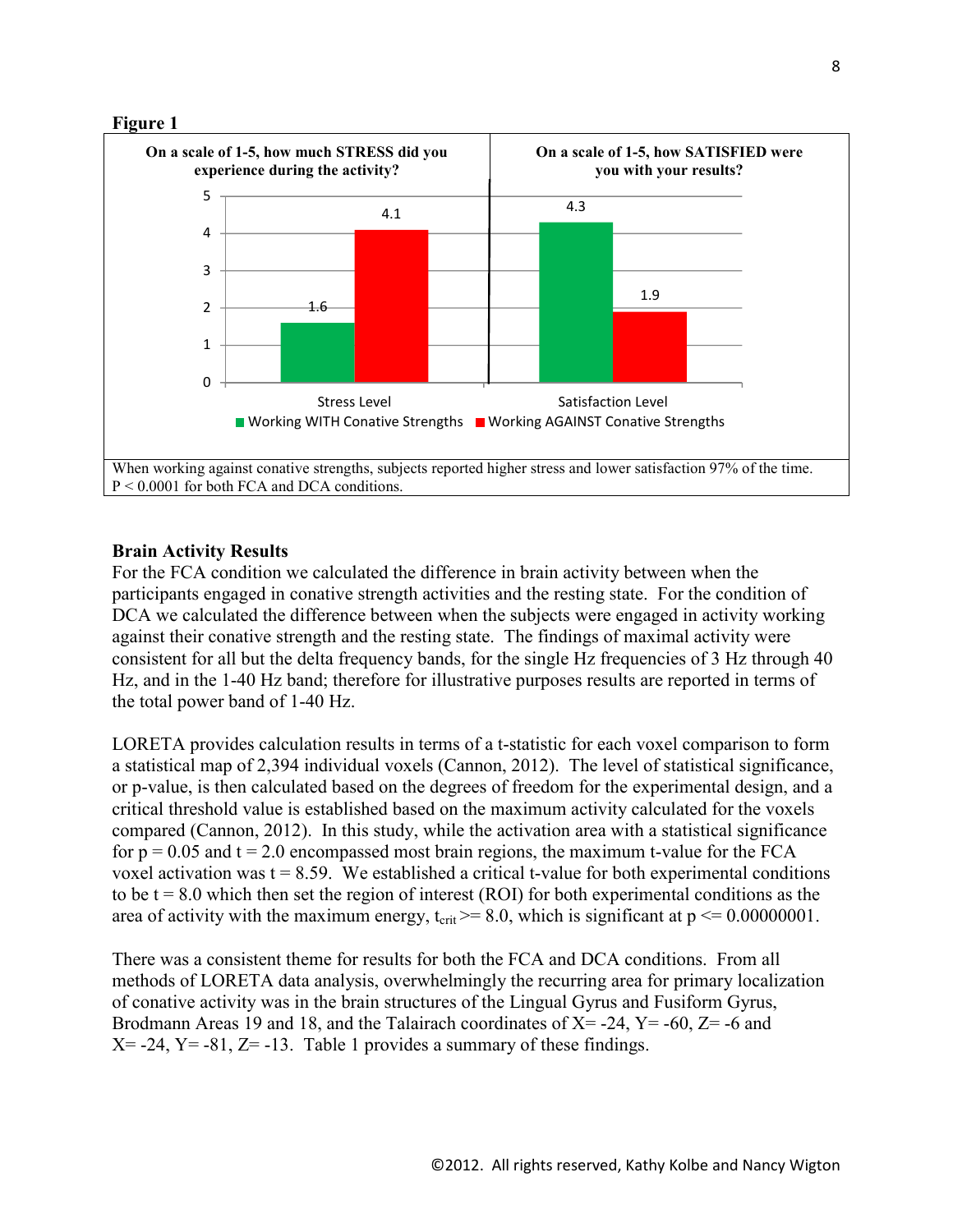#### **Table 1**

|           | <b>Brain Structure</b> | <b>Brodmann Area</b> | <b>Talaraich Coordinates</b>      |
|-----------|------------------------|----------------------|-----------------------------------|
| Primary   | Lingual Gyrus          |                      | $X = -24$ , $Y = -60$ , $Z = -6$  |
| Secondary | <b>Fusiform Gyrus</b>  |                      | $X = -24$ , $Y = -81$ , $Z = -13$ |

Summary of localization findings for the maximal electrical activity for both FCA and DCA conditions.

The Talairach coordinates with the maximum increase in energy between the FCA condition and the resting state was at  $X = -24$ ,  $Y = -60$ ,  $Z = -6$  with a t-value of 8.59 and is significant at  $p = 0.0$ . In its most functional state, when compared to a resting state, conation was found to use a smaller or specific amount of energy in the brain, and the ROI encompassed a total of only 100 voxels, or 4% of all 2,394 voxels. Figure 2 shows where the net brain activity occurred when participants were induced to strive toward a goal using the materials according to their natural conative strengths.

## **Figure 2**



Structural anatomy is shown in gray scale (A anterior, P posterior, S superior, I inferior, LH left hemisphere, RH right hemisphere, BH both hemispheres, LV left view, RV right view, BV bottom view).

The Talairach coordinates with the maximum increase in energy between the DCA condition and the resting state was at  $X = -24$ ,  $Y = -81$ ,  $Z = -13$  with a t-value of 13.10 and is significant at  $p = 0.0$ . For the DCA condition, when compared to a resting state, the amount of energy activation was greatly increased. While it originated in the same area in the brain, the energy spread out from that location, using a great deal more energy. When participants were required to operate contrary to their innate conative strengths, a total of 1151 voxels were activated, or 48% of all 2,394 voxels. This is a 12 fold increase in activity over the FCA condition. Figure 3 shows where the net brain activity occurred when participants were induced to strive toward a goal using the materials in a manner contrary to their natural conative strengths.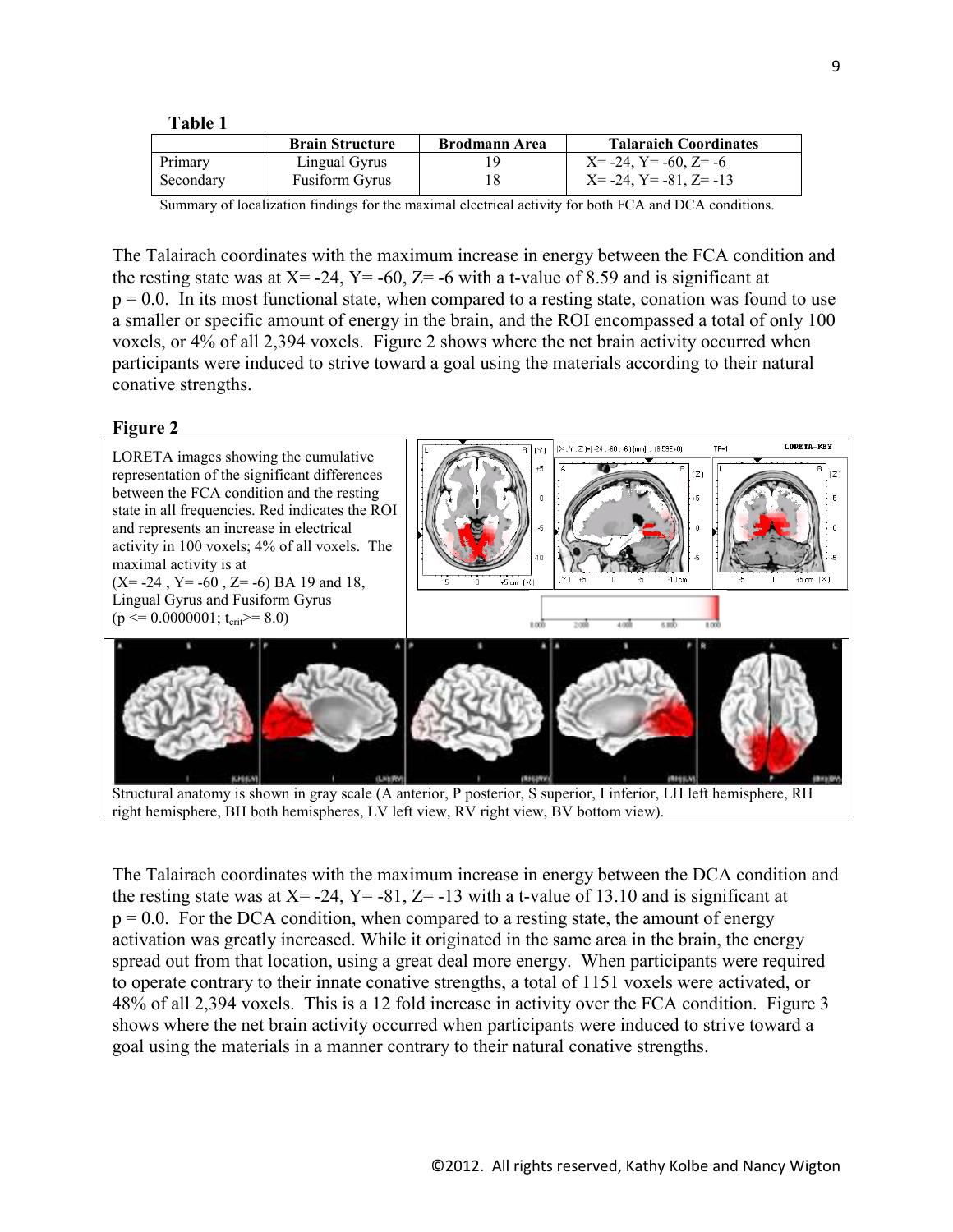# **Figure 3**



## **Discussion**

Early brain studies of conation presumed it originated in a region behind the frontal lobe in the supplementary motor area (Goldberg, 1985). However, the results of this study suggest a different location for the origination of this specific conative activity in the brain. We found when individuals were engaged in tasks congruent with their conative strengths, did not find them to be stressful, and were satisfied with their efforts, there was a corresponding region of electrical activity in the Lingual Gyrus and Fusiform Gyrus; an area in the back lower portion of the brain. When those same individuals were presented tasks that were contrary to their conative strength they reported a great deal of stress and dissatisfaction with their efforts, which corresponded with activity originating in the same area, however, there was a wide dispersion of excessive energy expended. In short, when they engaged in purposeful conative activity a degree of brain energy was used; however being forced to work against their conative grain created a high degree of stress and excessive activation of brain energy. Yet this increased activity resulted in dissatisfaction with their efforts. Therefore, we believe conative stress results in an inefficient allocation of brain resources.

Insights emerging from this mapping of intrinsic brain activity have provided us a framework for understanding functional and dysfunctional aspects of behavior as neuropsychological efficiencies and inefficiencies. From this arise many questions and areas to consider for future research. As such, two types of issues emerge; those related to conative stress and those related to physical and mental health domains.

Indications are that working against their conative grain leads human beings to stress-related problems. Studies need to be done on the impact of such conative stress and on methods for reducing both the causes and the negative effects of it. Does the inefficient use of the brain when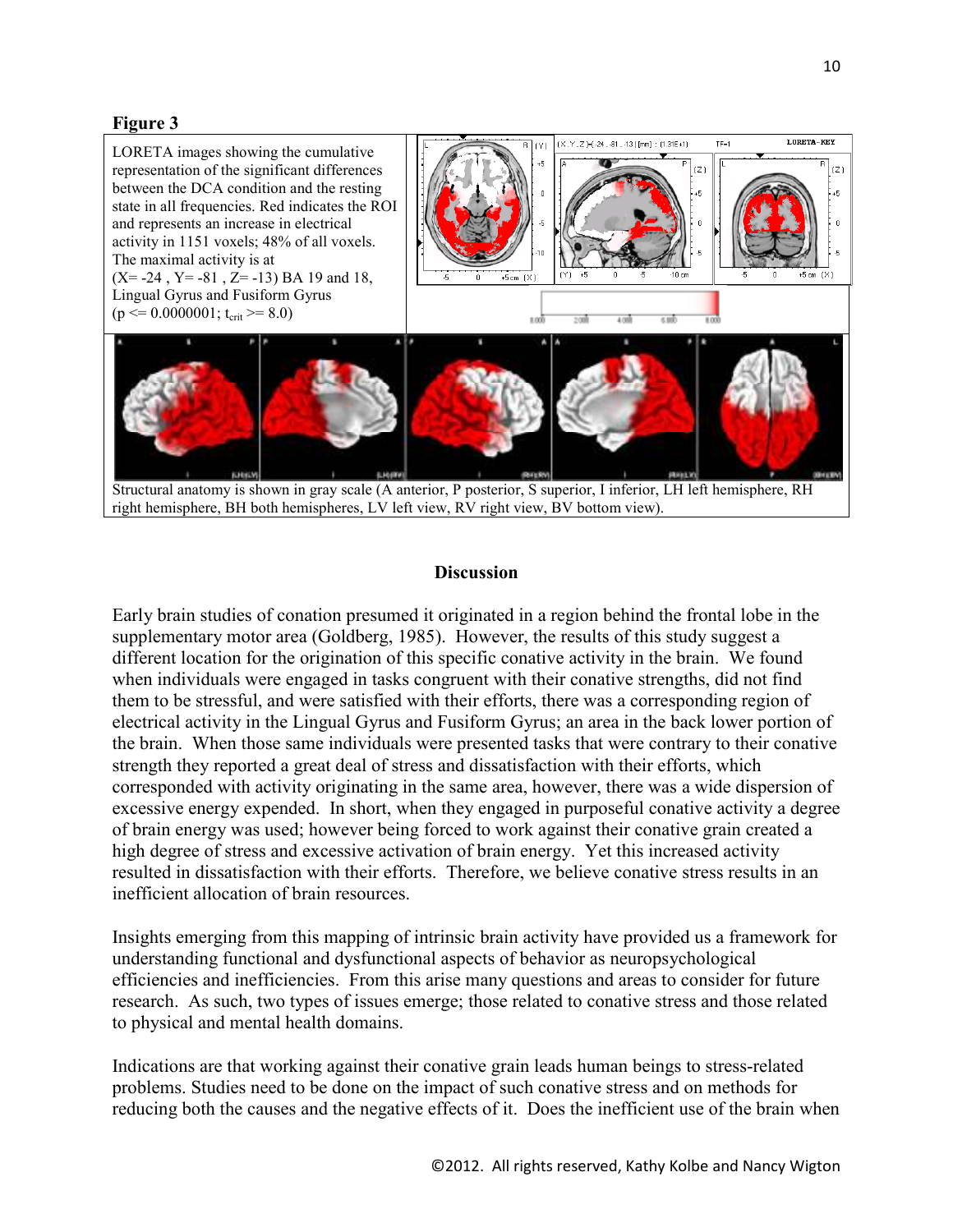it is required (by self, others or external circumstances) to work contrary to its intrinsic nature of conative activity cause mental fatigue? Does this lead to a specific form of mental stress and what is often termed burn-out? Can this be tied to increased error rates, accidents, memory lapses, lack of focus and other behavioral problems that have been misidentified as having primarily cognitive or affective causes?

## **Implications for Further Research**

If conative misidentifications could be avoided, it is possible that further research might identify improved methods for dealing with brain damage to the cognitive areas of the brain, and to changed educational and medical practices related to mental health issues. If further research confirms the location of conative activity to be as separate and deeply embedded as this initial study suggests, it may be possible to identify new neural pathways that individuals with damage to the frontal lobe could utilize in recovery/redirection of problem solving processes.

This research implies the possibility that some so-called learning disabilities or syndromes that are now classified as Attention Deficit Hyperactivity Disorder (ADHD) or other similar disorders, are actually signs of potentially healthy conative energy in the brain being blocked from functioning according to natural brain activity. This research may also have ramifications for the study of autism which may involve a lack of appropriate reactions/interactions and conative functionality.

Decades of behavioral research have confirmed that human beings have a set of traits that determine specific ways of acting, reacting and interacting. These innate patterns of behavior have proven to differ in type, but not in degree of significance among individuals. These differences have been proven to have no relationship to levels of intelligence, gender, age, race or social style. They have seemed to function as an independent source of energy, yet in conjunction with the affective and cognitive faculties of the mind. Such comparisons and findings could support Kolbe's theory that the freedom to use natural brain energy is essential in volitional actions, reactions, and interactions that relate to higher levels of functionality.

Accurate identification of conative brain function may have important implications for education, training and managing the mental potential of human beings of all ages. For example, future research might focus on whether current teaching methods require excessive and inappropriate amounts of brain activity for some students and not others; why businesses, government (including the military) tries to train many individuals to work against their conative grain when it will make them far less efficient and effective, and why any leader would assign people to tasks that require some people to strive in ways that lead to the inefficient use of their brains. The scientific corroboration of the ancient philosophers' recognition of conation as the force behind volitional actions may allow modern science to discover the ways in which that conative force operates and can be better protected and utilized to improve the quality of human life.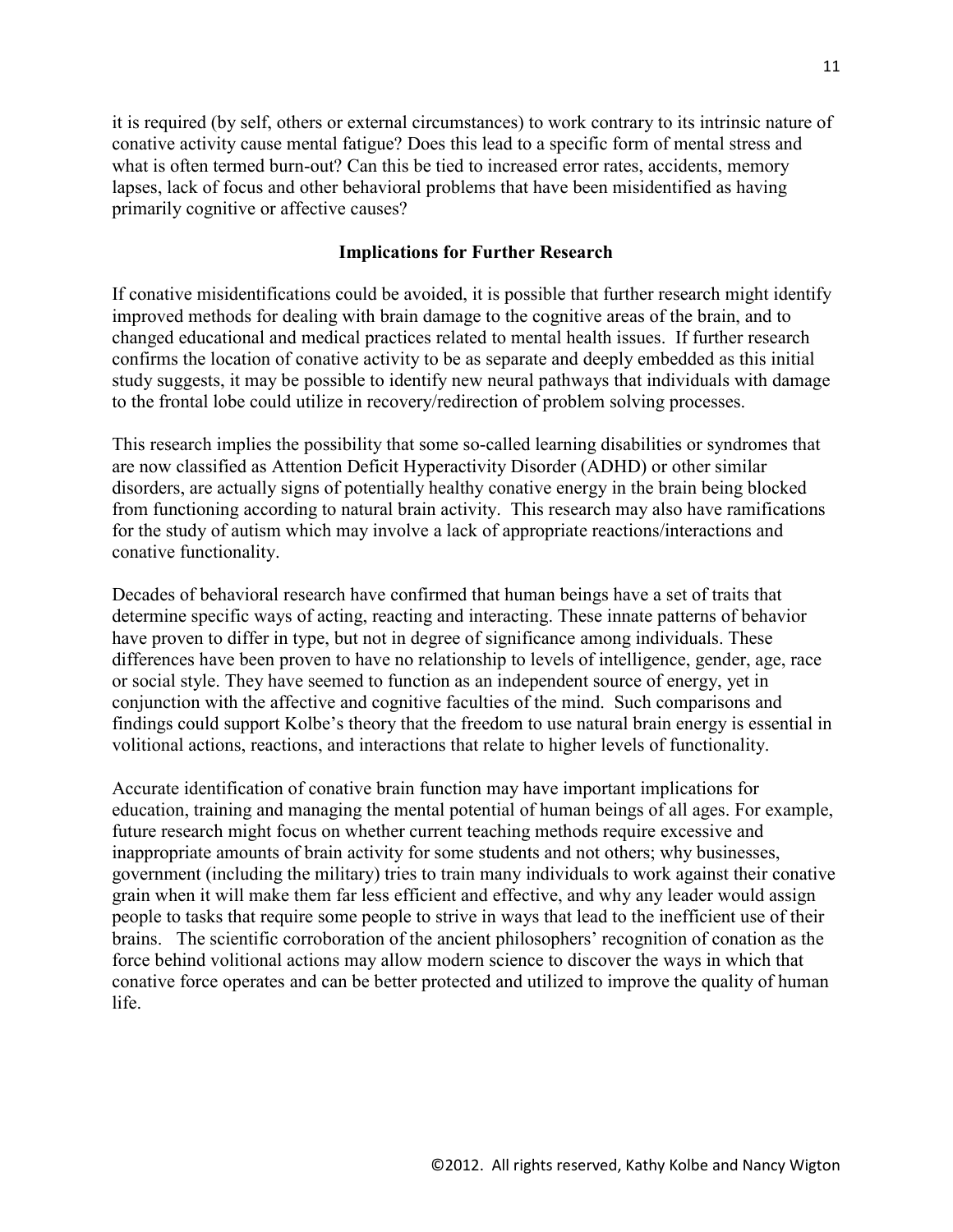# **References**

Cannon, R. L. (2012). Low resolution brain electromagnetic tomography (LORETA): Basic concepts and clinical applications. Texas: BMED Press.

Goldberg, G. (1985). Supplementary motor area structure and function: Review and hypotheses. *Behavioral and Brain Sciences, 8*, 567-588.

Hilgard, E. R. (1980). The trilogy of mind: Cognition, affection, and conation. *Journal of the History of the Behavioral Sciences, 16*, 107-117.

Kolbe, K. (1997). *The Conative Connection: Acting on Instinct*. Addison-Wesley Longman.

Kolbe, K. (2003). *Powered by Instinct: 5 Rules for Trusting Your Guts*. Monumentus Press.

Kolbe, K. (2004). *Pure instinct: The M.O. of High Performance People and Teams*. Monumentus Press.

Kolbe, K. & Balthazard, P. (2010) Third Faculty of the Brain Discovered [Press release]. Retrieved from http://www.kolbe.com/pdfassets/BrainResearchPressRelease\_10-6-10.pdf

Kolbe, K., **&** Gerdes, K. E. (2007). *Research on the distribution of conative modus operandi of teachers and students, including students with* ADD/ADHD. Unpublished report, Center for Conative Abilities, Phoenix, AZ.

Kolbe, K., Young, A., & Gerdes, K. **E.** (2008, March). *Striving instincts and conative strengths: Assessing the test-retest reliability of the Kolbe A Index.* Paper presented at the Western Academy of Management Conference, San Diego, CA.

Kolbe Corp. (2002). *Kolbe statistical handbook: Statistical analysis of Kolbe indexes.* Phoenix, AZ: Author.

Lingard, R., Timmerman, B.. & Berry, E. (2005, October). *Using the Kolbe A conative index to study the retention of computer science students.* Paper presented at the thirty-fifth annual ASEE/IEEE Frontiers in Education Conference, Indianapolis, IN.

Pascual-Marqui, R.D., Michel, C.M., Lehmann, D., (1994). Low resolution electromagnetic tomography. A new method for localizing electrical activity in the brain. Int. J. Psychophysiol. 18, 49—65.

Reitan, R.M, Wolfson, D. (2000). Conation: A Neglected Aspect of Neuropsychological Functioning *Archives of Clinical Neuropsychology*, *15 (5)*, *pp. 443-453.*